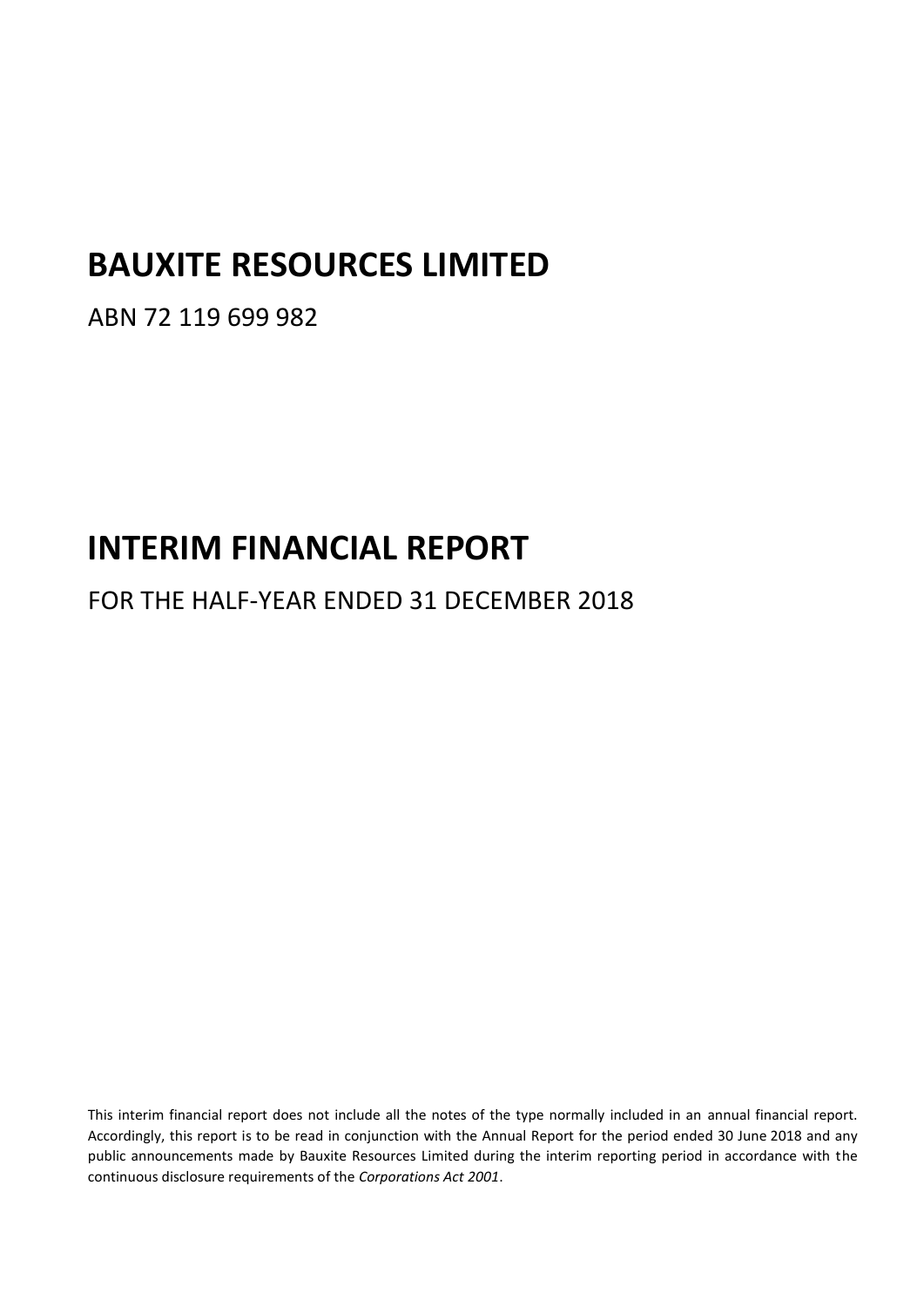# **DIRECTORS' REPORT CONT.**

Your directors submit their report on the consolidated entity (referred to hereafter as the Group) consisting of Bauxite Resources Limited and the entities it controlled at the end of, or during, the half-year ended 31 December 2018.

#### **DIRECTORS**

The names of the Company's directors who held office at the end of the half-year are as follows.

| Robert Nash – Non Executive Chairman | Neil Lithgow – Non Executive Director   |
|--------------------------------------|-----------------------------------------|
| Luke Atkins - Non Executive Director | Zhaozhong Wang – Non Executive Director |

### **REVIEW OF OPERATIONS**

#### BUSINESS DIRECTION AND BOARD STRATEGY

During the half-year ending 31 December 2018, the Company's main focus has continued on the exploration and development of the recently generated Silica Sand projects at Albany, Esperance and Gingin, and Hard Rock Silica Quartz projects in the South West of WA and Far North Queensland along with the bauxite projects held within the HD Mining Joint Venture.

#### SILICA

#### **Agreement with Urban Resources**

A binding agreement was executed with Urban Resources Pty Ltd to jointly exploit Urban's Silica Sand deposit located in Bullsbrook, Western Australia, in the same location as the ASQ Gingin Silica Sand Project. The agreement is subject to a number of conditions including completion of legal due diligence. A more detailed formal agreement will be entered into within 150 days.

Urban has operated the mine for the last five years with over 1 million tonnes mined from the deposit in the last financial year. Urban will run the mine operations using its current staff and equipment together with the additional equipment to be acquired by ASQ, with each party providing its services at its cost and profits will be split equally. ASQ will run the marketing and sales operations and will fund the additional equipment up to \$1.25 million required to purify and upgrade the mined sand. After washing, the mined sand is expected to produce a product with 99.93% silica and iron levels less than 0.012% (refer full details in the 21 January announcement Update on Silica Sand Term Sheet).

BRL has retained the services of Stephen Elliott, sole director of Urban, as a consultant to the Company. Stephen has worked for over 30 years in the sand mining industry focussed on processed sands for supply to the construction industry as well as export silica with his former employer Rocla.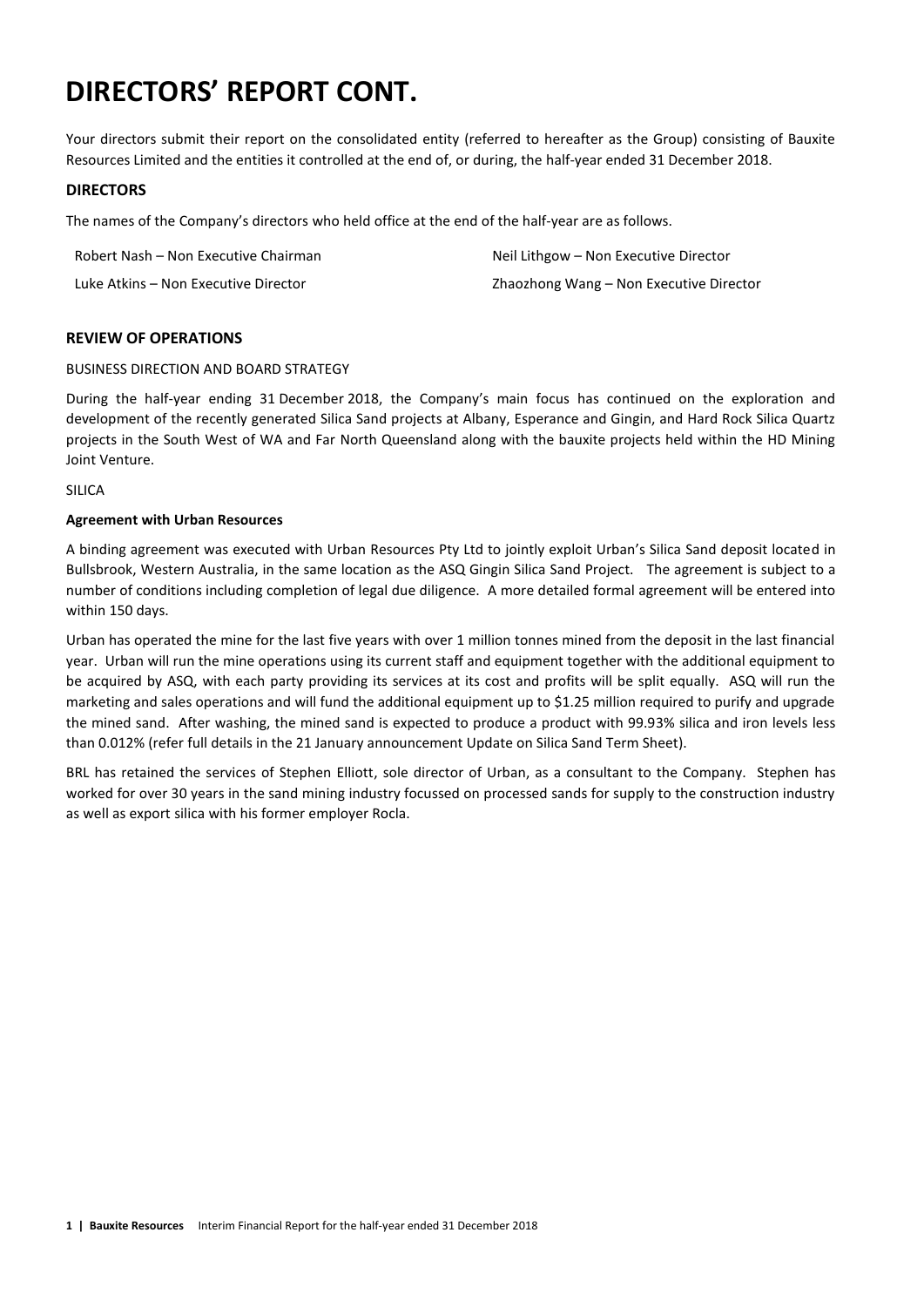

*Figure 1 – BRL Bauxite & ASQ Silica Project Locations*

The Company has acquired a range of silica sand and hardrock projects by exploration licence applications 100% held by BRL's wholly owned subsidiary Australian Silica Quartz Pty Ltd (ASQ). These projects now consist of 9 granted exploration licences and 8 applications covering approximately 1,370km2 within Western Australia and Queensland.

### **SILICA SAND PROJECTS – GINGIN, ALBANY AND ESPERANCE**

The Gingin Silica Sand Project consists of one granted and one application exploration licences located 20-70km north of Perth, the Albany Silica Sand Project consists of one granted exploration licence and six exploration application licences within 10-70km of the Port of Albany, the East Esperance Silica Sand Project consists of a single granted exploration licence 15km East of the Port of Esperance and the West Esperance Silica sand Project consists of a single exploration licence application 15km West of Esperance.

Desktop assessment of historical exploration data across the several silica sand projects is well advanced along with investigations into logistics and market considerations. Areas of interest have been identified and land access options are being assessed.

Roadside grab samples from the four Silica Sand Projects have returned encouraging results consistent with historically reported grades. Selected samples have been processed by washing, screening and density separation to give an indication of potential product characteristics with results up to 99.94% SiO2 (refer full detail in the 14 December 2017 announcement Silica Sand and Hardrock Silica Quartz Project Updates).

Mineral and chemical characterisation of a selected sample from each sand project was carried out at a specialist silica laboratory in Germany indicating the sand should be suitable for the optical glass, glass sand, engineered stone and quartz filler markets. This conclusion is supported by the number of trade enquiries the company has received for large volumes of high quality sand.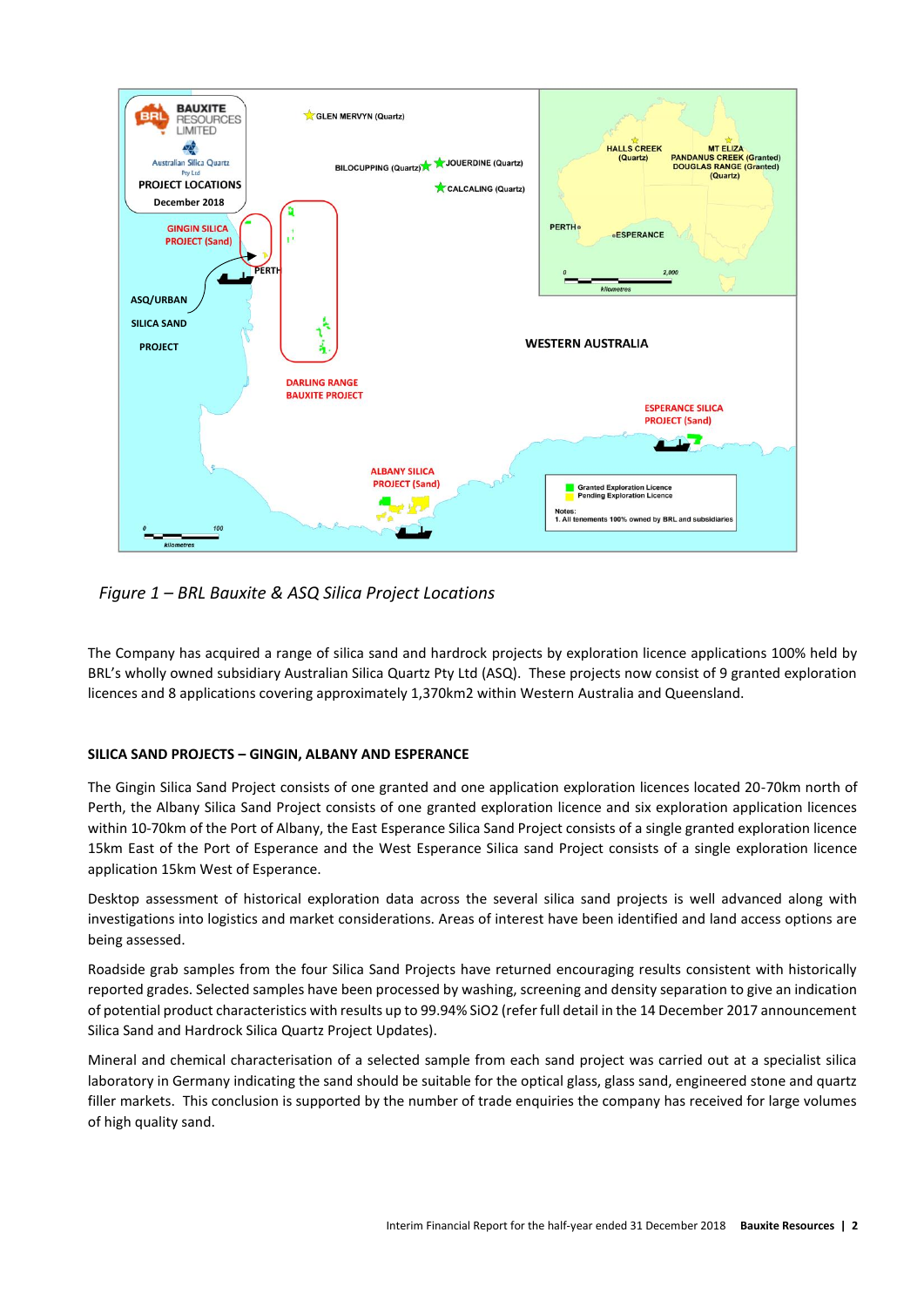# **DIRECTORS' REPORT CONT.**

#### **HARDROCK SILICA QUARTZ PROJECTS – WESTERN AUSTRALIA AND QUEENSLAND**

The company has three granted exploration licences in the South West of Western Australia and three granted exploration permits in Far North Queensland. The leases cover known quartz deposits with the potential to contain high purity silica. Land access efforts are underway with preliminary fieldwork planned for 2019.

A research and development program is underway utilising samples collected from the companies tenement package. The program is investigating innovative processing techniques that could yield high purity product from high grade silica sand or hard rock quartz material.

#### **BAUXITE EXPLORATION ACTIVITIES UNDERTAKEN UNDER THE JOINT VENTURE WITH HD MINING**

In 2010 the Company entered into a JV with HD Mining & Investment Pty Ltd (HD Mining) a wholly-owned subsidiary of the Shandong Bureau No1 Institute for Prospecting of Geology & Minerals (Shandong) to explore for bauxite. The JV provides for HD Mining to fund 100% of exploration and feasibility costs for HD Mining to earn:

- a 40% interest in any defined area of exploration on the making a binding commitment by HD Mining to undertake a detailed feasibility study for the commercial mining of the defined area; and
- a further 20% interest in a defined area upon completion of the feasibility study and the making by the JV committee of a decision to commence mining.

The current JV resource stands at 94.7Mt and consists of 93.2Mt Inferred Mineral Resource and 1.5Mt Indicated Mineral Resource (refer full detail in the 23 April 2018 Announcement – 48% increase in Bauxite Resource at Ceres Deposit in Darling Range, WA).

BRL and HD Mining continue to evaluate the potential for economic development of the Dionysus and the combined Ceres/Athena resource areas (Athena: 36.2Mt, 32.8% available alumina, 2.8% reactive silica, see ASX announcement 15/07/14, Dionysus: 20.3Mt, 32.6% available alumina, 3.4% reactive silica, see ASX announcement 24/03/14, Ceres 21.9Mt, 31.4% available alumina, 3.2% reactive silica, see ASX announcement 23/04/18).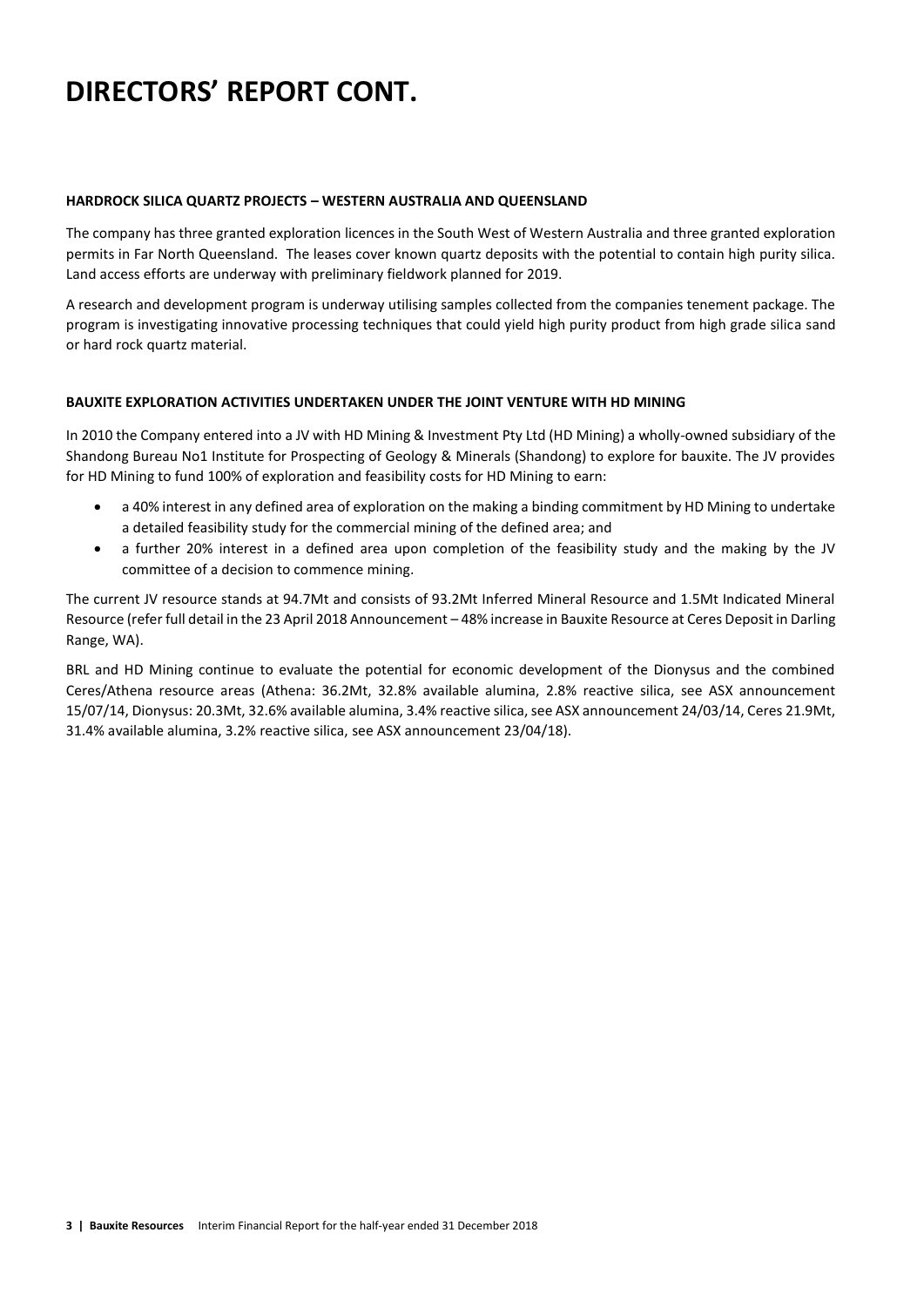

*Figure 2 – BRL/HD JV Mining Darling Range bauxite tenement holding and resource locations*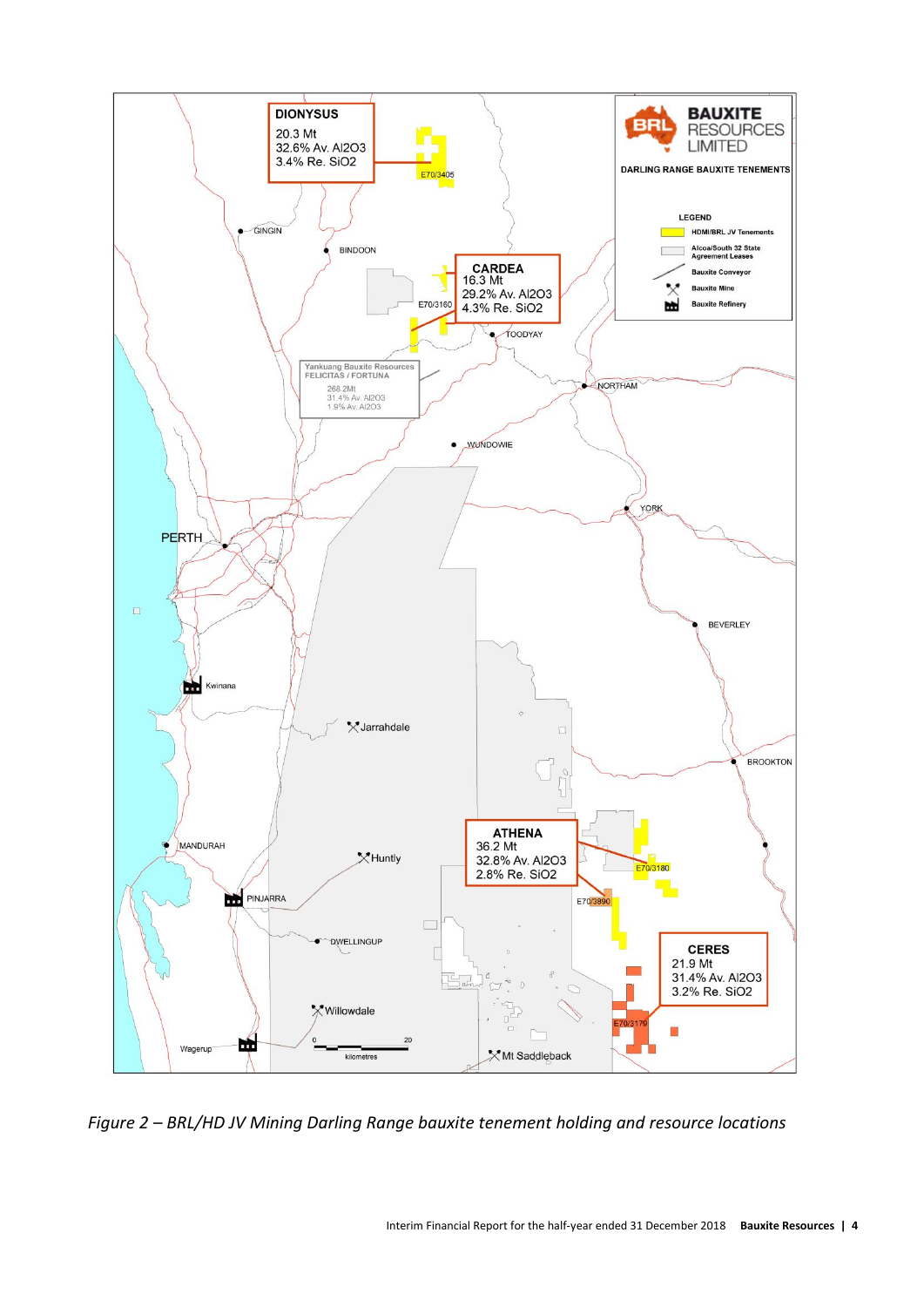# **DIRECTORS' REPORT CONT.**

### **CORPORATE**

At the 2018 Annual General Meeting, shareholders approved an adjustment to the terms of the Performance Rights issued to Directors on the 15 November 2017, to take account of the changed value following the 5 cent per share Return of Capital made in 2018. A number of staff and consultants were also awarded Performance Rights on the same revised terms and conditions following that Meeting. The board, staff and consultants are now well incentivised to drive the Company performance forward in 2019.

The Board will continue to manage the Company in the best manner in which to maximise returns to shareholders.

#### **AUDITOR'S INDEPENDENCE DECLARATION**

A copy of the auditor's independence declaration as required under section 307C of the Corporations Act 2001 is set out on page 6 for the half-year ended 31 December 2018.

Signed in accordance with a resolution of the directors.

**Robert Nash Chairman**

Perth, 8 March 2019

#### **Competent Persons Statement**

The information in this report that relates to the HD Mining Joint Venture (HDJV) resource base as a whole, was compiled by Nick Algie. Mr Algie is a qualified geologist and a full time employee of Bauxite Resources Limited (BRL). He is a shareholder in BRL and is entitled to participate in BRL's employee performance plan, details of which are included in BRL's 2017 Remuneration Report. Mr Algie is a member of the Australian Institute of Mining and Metallurgy, and has sufficient experience which is relevant to the style of mineralisation and type of deposit under consideration and to the activity which he is undertaking to qualify as a Competent Person as defined in the 2012 Edition of the "Australasian Code for Reporting of Exploration Results, Mineral Resources and Ore Reserves". Mr Algie has consented to the inclusion in this report of material in the form and context in which it appears.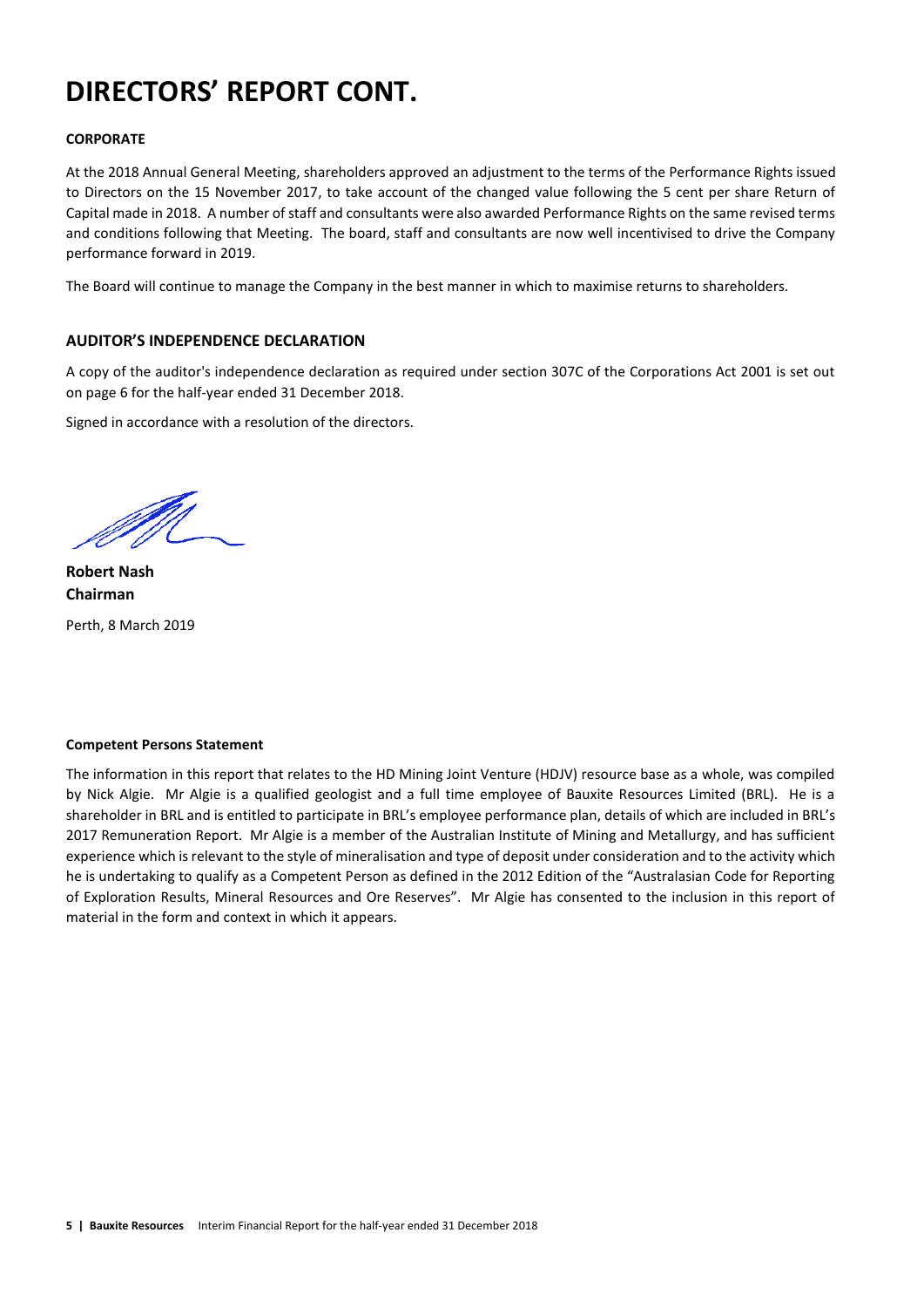# **AUDITORS' INDEPENDENCE DECLARATION**

### **AUDITOR'S INDEPENDENCE DECLARATION UNDER SECTION 307C OF THE** *CORPORATIONS ACT 2001* **TO THE DIRECTORS OF BAUXITE RESOURCES LIMITED**

# **MOORE STEPHENS**

Level 15, Exchange Tower, 2 The Esplanade, Perth, WA 6000 PO Box 5785, St Georges Terrace, WA 6831

> T +61 (0)8 9225 5355 F +61 (0)8 9225 6181

www.moorestephens.com.au

I declare that, to the best of my knowledge and belief during the half year ended 31 December 2018, there have been:

- a) no contraventions of the auditor independence requirements as set out in the *Corporations Act 2001*  in relation to the review, and
- b) no contraventions of any applicable code of professional conduct in relation to the review.

Jula Tr

MOURE STEPHENS

SL Tan Moore Stephens Partner Chartered Accountants

Signed at Perth this 8<sup>th</sup> day of March 2019

Interim Financial Report for the half-year ended 31 December 2018 **Bauxite Resources | 6**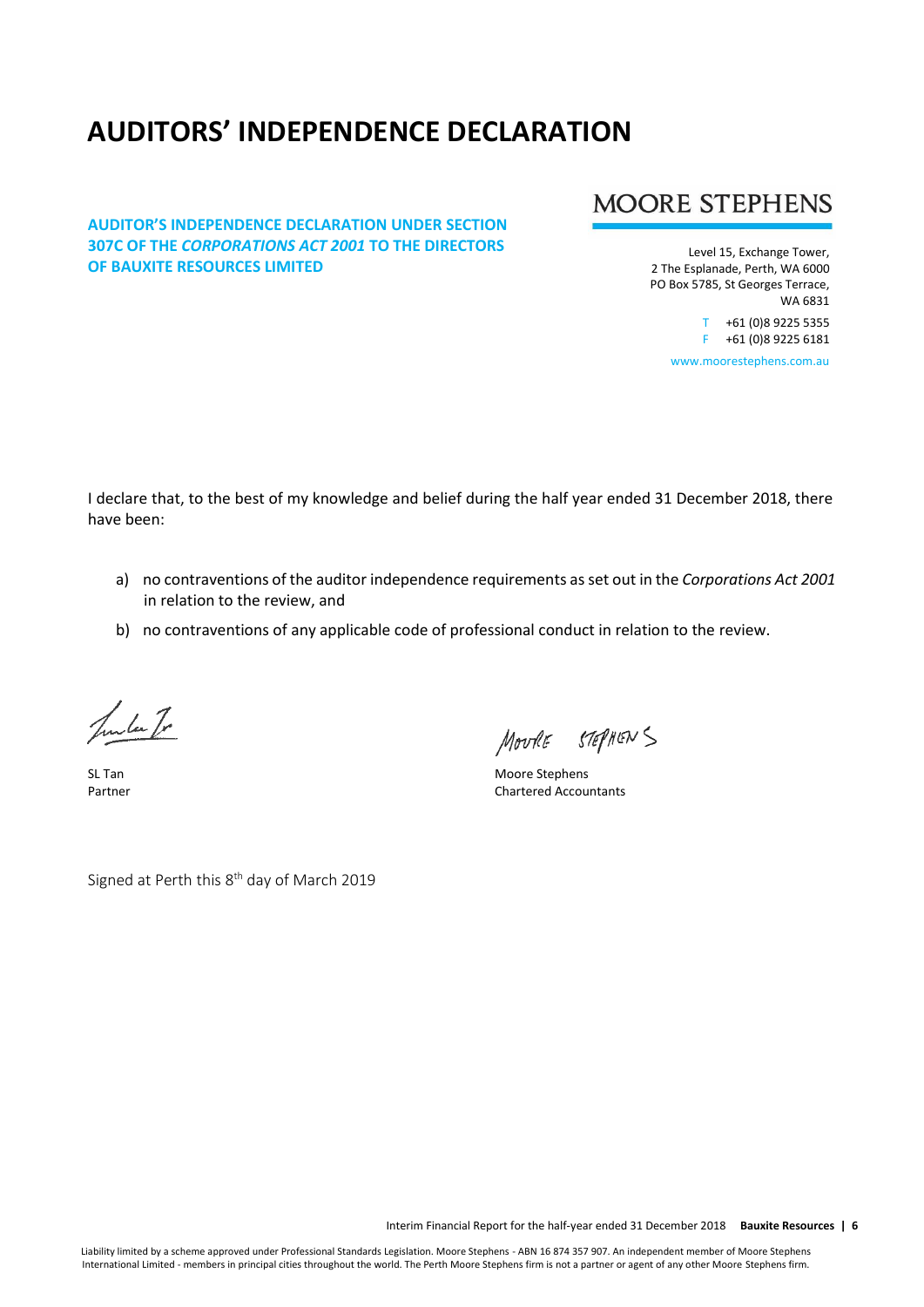# **STATEMENT OF PROFIT OR LOSS AND OTHER COMPREHENSIVE INCOME**

HALF-YEAR ENDED 31 DECEMBER 2018

|                                                        | <b>Notes</b> | <b>Consolidated Group</b> |                  |
|--------------------------------------------------------|--------------|---------------------------|------------------|
|                                                        |              | 31 December 2018<br>S     | 31 December 2017 |
| <b>Continuing operations</b>                           |              |                           |                  |
| Recoupment of exploration costs                        | 2            | 79,921                    | 109,411          |
| Other income                                           | 2            | 51,477                    | 44,742           |
| Interest income                                        | 2            | 61,859                    | 184,890          |
| Employee benefits expense                              |              | (139, 205)                | (115, 225)       |
| Exploration expenses as incurred                       | 3            | (200, 226)                | (199, 636)       |
| Administration expenses                                |              | (390, 654)                | (479, 039)       |
| Depreciation and amortisation expense                  |              | (2,985)                   | (12, 424)        |
| Impairment of Property following Independent Valuation |              |                           | (430, 642)       |
| Gain/(loss) on disposal of fixed assets                |              |                           |                  |
| Share-based payments expense                           |              | (109, 816)                | (20, 353)        |
| Profit / (loss) before income tax                      |              | (649, 629)                | (918, 276)       |
| Income tax expense                                     |              |                           |                  |
| Loss after income tax expense for the half-year        |              | (649, 629)                | (918, 276)       |
| Other comprehensive income                             |              |                           |                  |
| Other comprehensive income for the period, net of tax  |              |                           |                  |
| Total comprehensive income/(loss) for the period       |              | (649, 629)                | (918, 276)       |
| Loss for the half-year is attributable to:             |              |                           |                  |
| <b>Owners of Bauxite Resources Limited</b>             |              | (649, 629)                | (918, 276)       |
| <b>Earnings per share</b>                              |              |                           |                  |
| From continuing operations:                            |              |                           |                  |
| Basic earnings per share (cents)                       |              | (0.30)                    | (0.43)           |
| Diluted earnings per share (cents)                     |              | (0.30)                    | (0.43)           |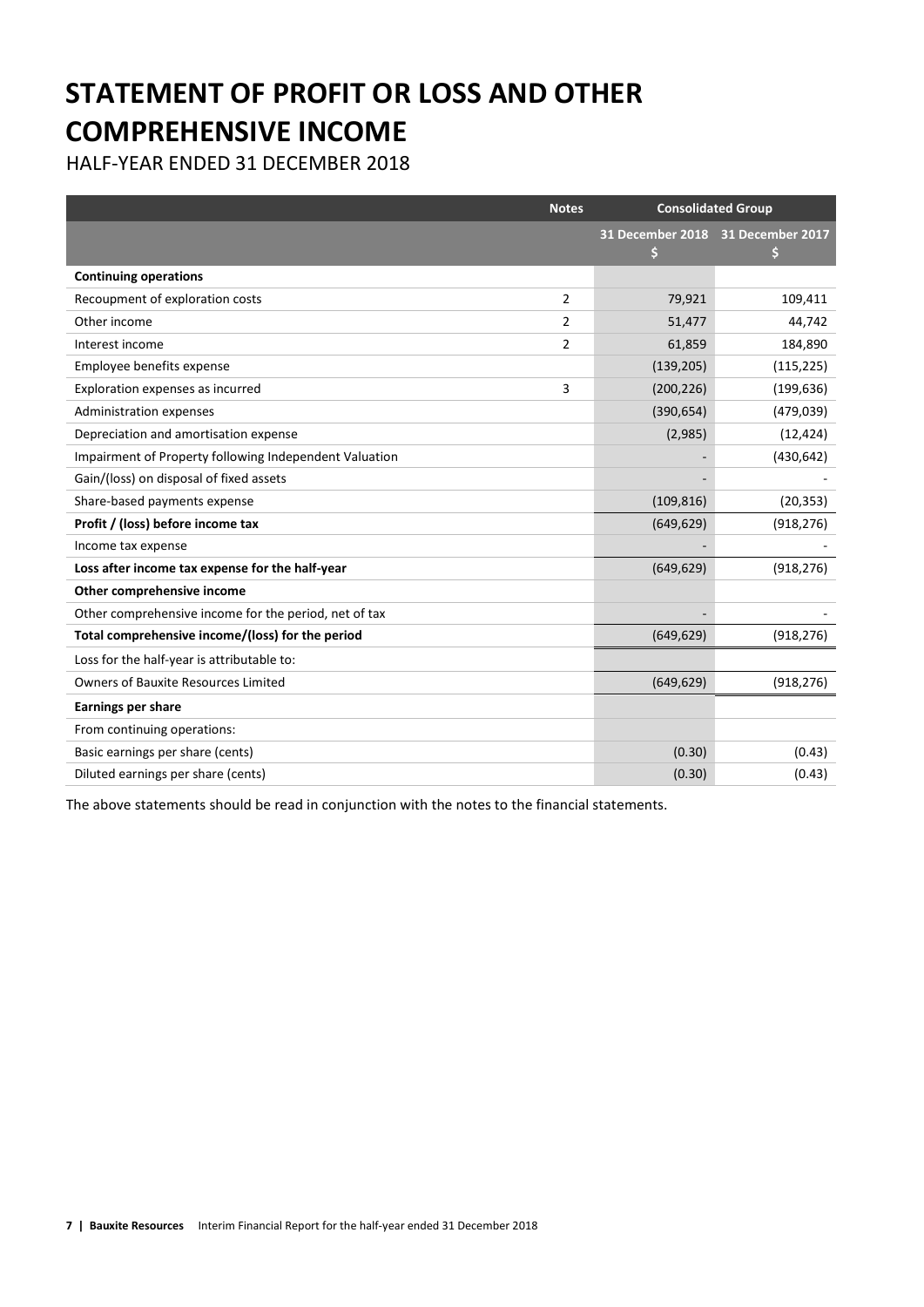# **STATEMENT OF FINANCIAL POSITION**

AS AT 31 DECEMBER 2018

| <b>Notes</b>                             | <b>Consolidated Group</b> |                    |
|------------------------------------------|---------------------------|--------------------|
|                                          | 31 December 2018<br>\$    | 30 June 2018<br>\$ |
| <b>CURRENT ASSETS</b>                    |                           |                    |
| Cash and cash equivalents                | 4,507,543                 | 4,929,206          |
| Trade and other receivables              | 112,556                   | 198,726            |
| <b>TOTAL CURRENT ASSETS</b>              | 4,620,099                 | 5,127,932          |
|                                          |                           |                    |
| <b>NON CURRENT ASSETS</b>                |                           |                    |
| Other financial assets                   | 200,000                   | 200,000            |
| Property, plant and equipment            | 1,928,089                 | 1,925,587          |
| <b>TOTAL NON CURRENT ASSETS</b>          | 2,128,089                 | 2,125,587          |
| <b>TOTAL ASSETS</b>                      | 6,748,188                 | 7,253,519          |
|                                          |                           |                    |
| <b>CURRENT LIABILITIES</b>               |                           |                    |
| Trade and other payables                 | 117,429                   | 77,768             |
| Provisions                               | 2,920                     | 8,099              |
| <b>TOTAL CURRENT LIABILITIES</b>         | 120,349                   | 85,867             |
|                                          |                           |                    |
| <b>TOTAL LIABILITIES</b>                 | 120,349                   | 85,867             |
| <b>NET ASSETS</b>                        | 6,627,839                 | 7,167,652          |
|                                          |                           |                    |
| <b>EQUITY</b>                            |                           |                    |
| 5<br>Contributed equity                  | 55,914,469                | 55,914,469         |
| Reserves                                 | 762,860                   | 653,044            |
| Retained earnings / (accumulated losses) | (50,049,490)              | (49,399,861)       |
| <b>TOTAL EQUITY</b>                      | 6,627,839                 | 7,167,652          |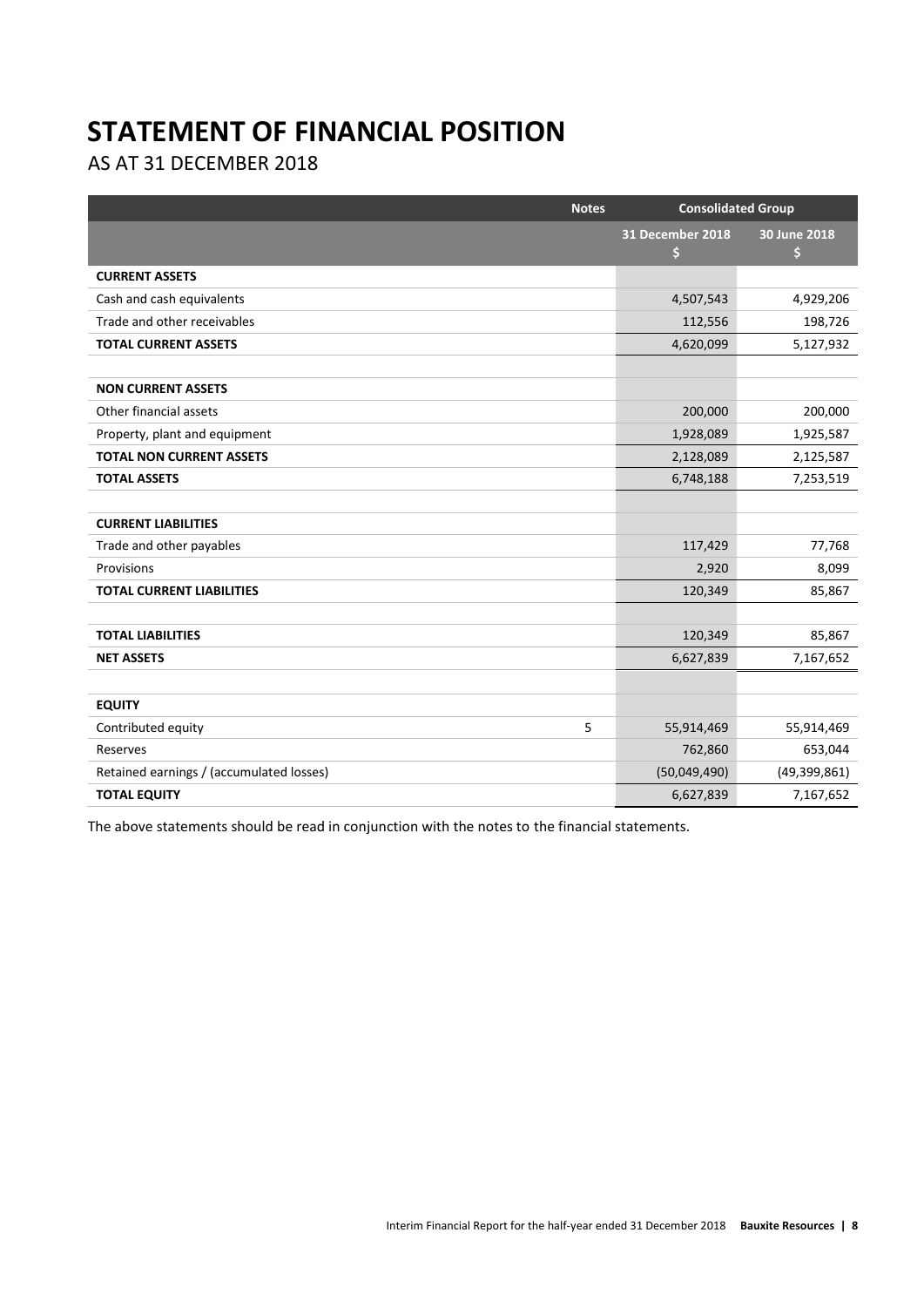# **STATEMENT OF CHANGES IN EQUITY**

AS AT 31 DECEMBER 2018

| <b>Consolidated Group</b>                          | <b>Notes</b> | <b>Issued</b><br><b>Ordinary</b><br>Capital | <b>Option</b><br><b>Reserve</b> | <b>Retained</b><br><b>Earnings</b> | <b>Total</b> |
|----------------------------------------------------|--------------|---------------------------------------------|---------------------------------|------------------------------------|--------------|
|                                                    |              |                                             | Ś                               |                                    | \$           |
| Balance at 1 July 2017                             |              | 66,641,060                                  | 561,219                         | (47, 949, 155)                     | 19,253,124   |
| Loss for the period                                |              |                                             |                                 | (918, 276)                         | (918, 276)   |
| Other comprehensive income                         |              |                                             |                                 |                                    |              |
| Total comprehensive income for the period          |              |                                             |                                 | (918, 276)                         | (918, 276)   |
| Performance shares converted to ordinary<br>shares |              |                                             | 20,353                          |                                    | 20,353       |
| <b>Balance at 31 December 2017</b>                 |              | 66,641,060                                  | 581,572                         | (48, 867, 431)                     | 18,355,201   |
|                                                    |              |                                             |                                 |                                    |              |
| Balance at 1 July 2018                             |              | 55,914,469                                  | 653,044                         | (49, 399, 861)                     | 7,167,652    |
| Loss for the period                                |              |                                             |                                 | (649, 629)                         | (649, 629)   |
| Other comprehensive income                         |              |                                             |                                 |                                    |              |
| Total comprehensive income for the period          |              |                                             |                                 | (649, 629)                         | (649, 629)   |
| Performance rights value for the period            |              |                                             | 109,816                         |                                    | 109,816      |
| <b>Balance at 31 December 2018</b>                 |              | 55,914,469                                  | 762,860                         | (50,049,490)                       | 6,627,839    |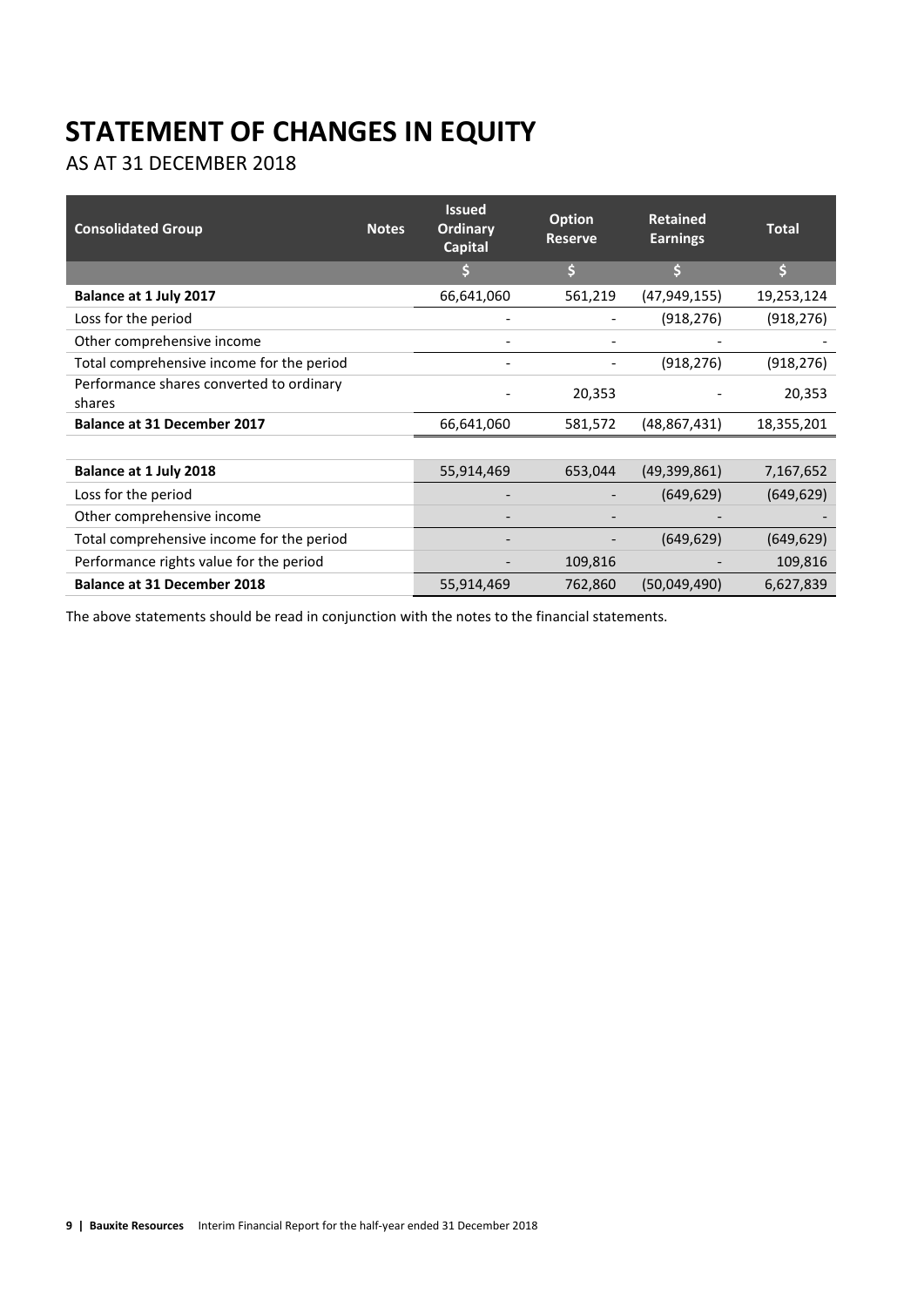# **STATEMENT OF CASH FLOW**

HALF-YEAR ENDED 31 DECEMBER 2018

| <b>Notes</b>                                                     | <b>Consolidated Group</b>               |            |
|------------------------------------------------------------------|-----------------------------------------|------------|
|                                                                  | 31 December 2018 31 December 2017<br>\$ | \$         |
| <b>CASH FLOWS FROM OPERATING ACTIVITIES</b>                      |                                         |            |
| Receipts from customers                                          | 215,040                                 | 119,005    |
| Payments to suppliers and employees                              | (489, 197)                              | (529, 974) |
| Payments for exploration expenditure                             | (211,000)                               | (195, 208) |
| Interest received                                                | 68,981                                  | 204,016    |
| NET CASH INFLOW/(OUTFLOW) FROM OPERATING ACTIVITIES              | (416, 176)                              | (402, 161) |
|                                                                  |                                         |            |
| <b>CASH FLOWS FROM INVESTING ACTIVITIES</b>                      |                                         |            |
| Receipts from sales of property, plant & equipment               |                                         |            |
| Payments for property, plant and equipment                       | (5, 487)                                | (5,065)    |
| NET CASH INFLOW/ (OUTFLOW) FROM INVESTING ACTIVITIES             | (5, 487)                                | (5,065)    |
|                                                                  |                                         |            |
| <b>CASH FLOWS FROM FINANCING ACTIVITIES</b>                      |                                         |            |
| Payment of capital return costs                                  |                                         |            |
| NET CASH INFLOW FROM FINANCING ACTIVITIES                        |                                         |            |
|                                                                  |                                         |            |
| NET (DECREASE)/INCREASE IN CASH AND CASH EQUIVALENTS             | (421, 663)                              | (407, 226) |
| Cash and cash equivalents at the beginning of the financial year | 4,929,206                               | 16,535,956 |
| CASH AND CASH EQUIVALENTS AT THE END OF THE FINANCIAL YEAR       | 4,507,543                               | 16,128,730 |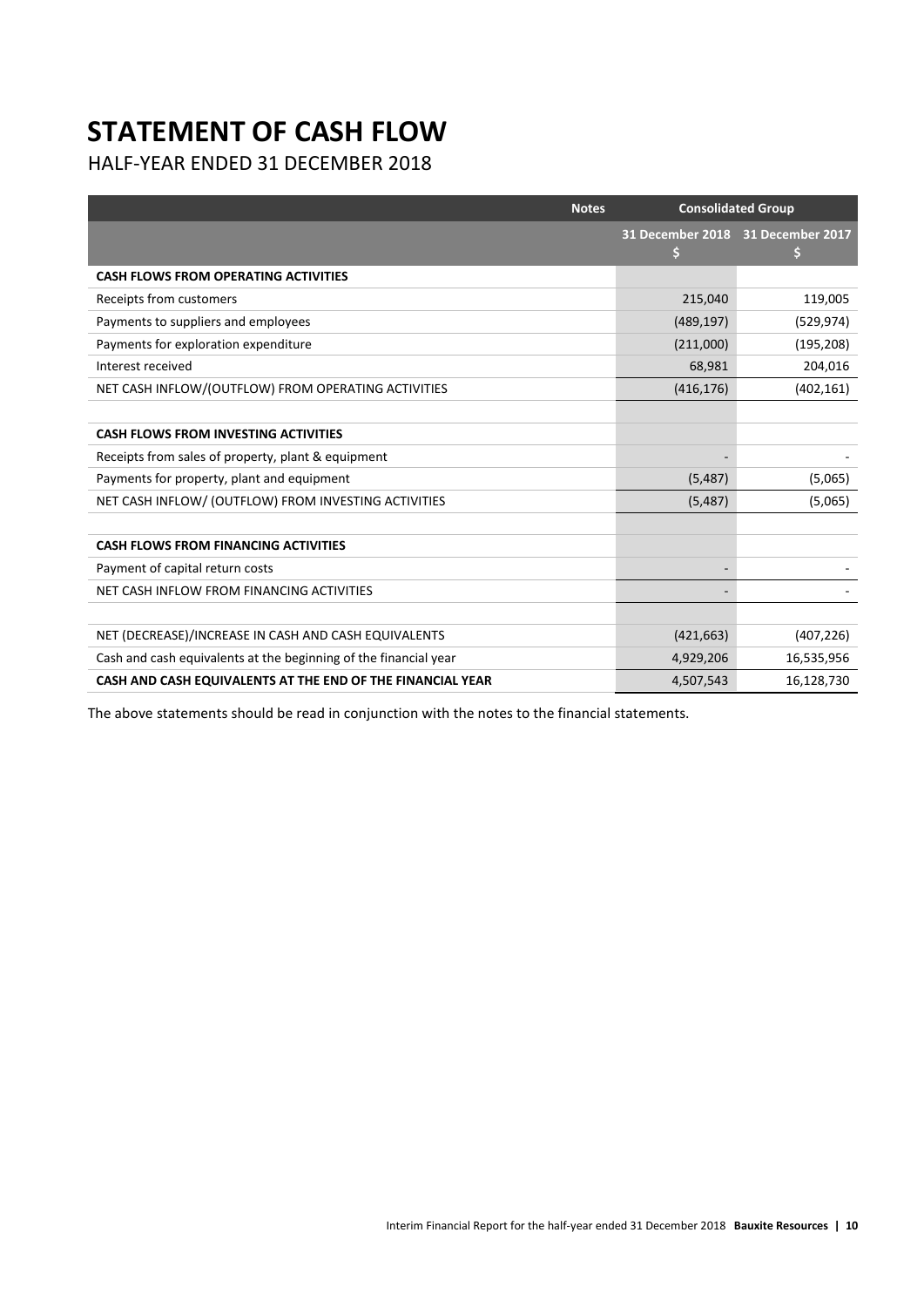# NOTES TO THE FINANCIAL STATEMENTS

# **1. SUMMARY OF SIGNIFICANT ACCOUNTING POLICIES**

This financial report includes the consolidated financial statements and notes of Bauxite Resources Limited and controlled entities ("Consolidated Group" or "Group"). The financial statements were authorised for issue by the directors of the Company.

### **Basis of preparation**

This general purpose financial report has been prepared in accordance with requirements of the *Corporations Act 2001* and Australian Accounting Standard AASB 134. The Group is a for-profit entity for financial reporting purposes under Australian Accounting Standards.

This interim financial report is intended to provide users with an update on the latest annual financial statements of the Group. As such, it does not contain information that represents relatively insignificant changes occurring during the halfyear within the Group. It is therefore recommended that this financial report be read in conjunction with the annual financial statements of the Group for the year ended 30 June 2018, together with any public announcements made during the following half-year. The same accounting policies and methods of computation have been followed in this interim financial report as were applied in the most recent annual financial statements except for those described below.

#### **New and amended accounting standards adopted by the Group**

The Group has considered the implications of new or amended Accounting Standards which have become applicable for the current financial reporting period and the group had to change its accounting policies as a result of adopting the following standards:

- AASB 9: Financial Instruments; and
- AASB 15: Revenue from Contracts with Customers

The adoption of these amended standards has had no significant impact on the Group's financial statements given the Group's current state of operations.

#### **New Accounting Standards for Application in Future Periods**

AASB 16: Leases (applicable to annual reporting periods beginning on or after 1 January 2019).

The directors anticipate that the adoption of AASB 16 will not have a significant impact on the Group's financial statements.

#### **2. REVENUE**

|                                    | <b>Consolidated Group</b> |            |  |
|------------------------------------|---------------------------|------------|--|
|                                    | 31/12/2018                | 31/12/2017 |  |
| Reimbursement of exploration costs | 79,921                    | 109,411    |  |
| Other revenue                      | 51,477                    | 44,742     |  |
| Interest                           | 61,859                    | 184,890    |  |
|                                    | 193,257                   | 339,043    |  |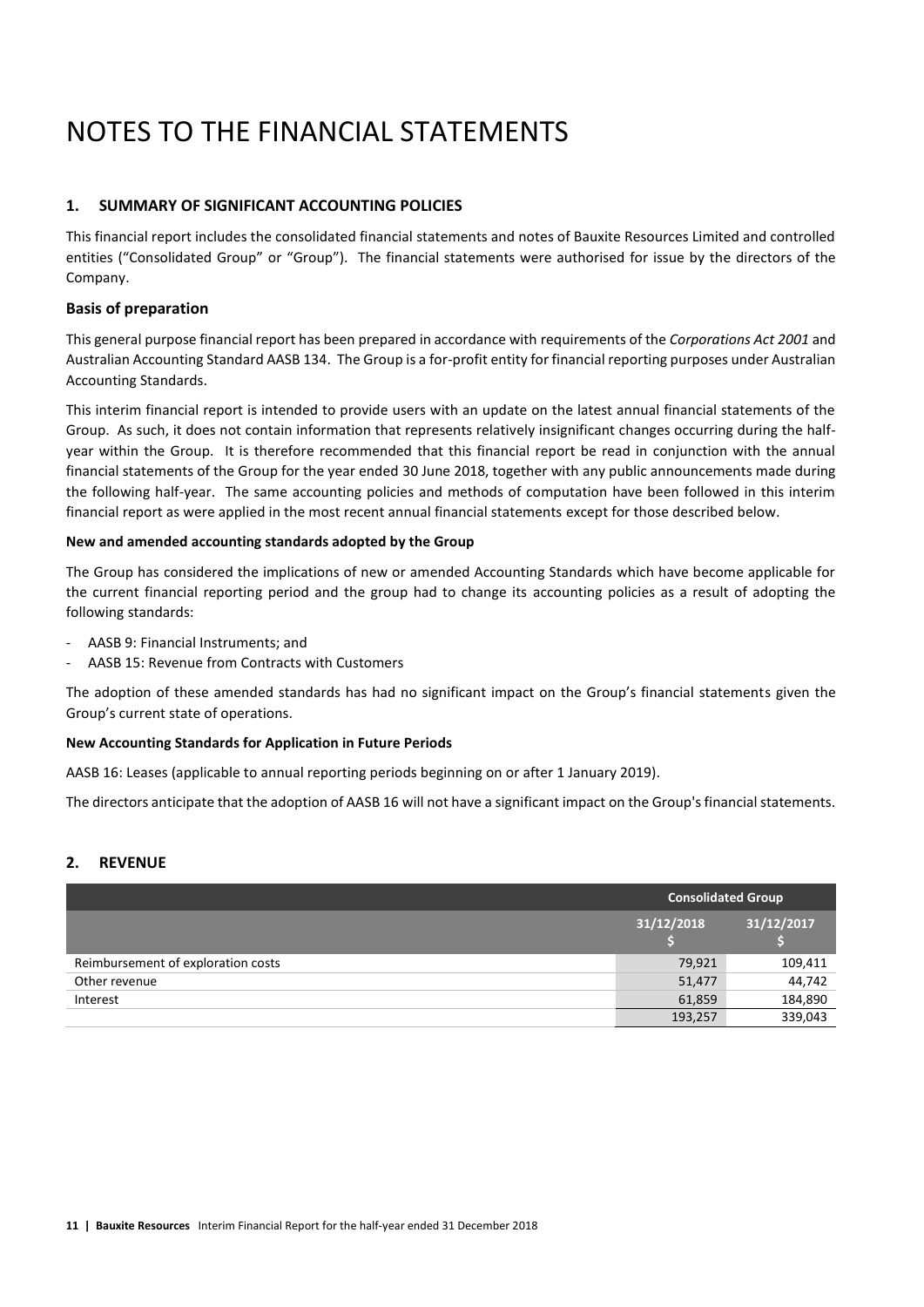# NOTES TO THE FINANCIAL STATEMENTS CONT.

# **3. PROFIT/(LOSS) FOR THE HALF-YEAR**

#### **Expenses**

|                         | <b>Consolidated Group</b> |            |  |
|-------------------------|---------------------------|------------|--|
|                         | 31/12/2018                | 31/12/2017 |  |
| Lease payments          | 25,746                    | 26,505     |  |
| Exploration expenditure | 200,226                   | 199,636    |  |

### **4. OPERATING SEGMENTS**

The Consolidated Group has adopted AASB 8 Operating Segments with effect from 1 July 2009. AASB 8 which requires operating segments to be identified on the basis of internal reports about components of the Consolidated Group that are regularly reviewed by the chief operating decision maker in order to allocate resources to the segment and to assess its performance. The Consolidated Group operates in one operating segment and one geographical segment, being mineral exploration in Australia. This is the basis on which internal reports are provided to the Directors for assessing performance and determining the allocation of resources within the Consolidated Group.

# **5. CONTRIBUTED EQUITY**

|     |                                     |              | 31/12/2018                     |                          | 31/12/2017                     |            |
|-----|-------------------------------------|--------------|--------------------------------|--------------------------|--------------------------------|------------|
|     |                                     | <b>Notes</b> | <b>Number</b><br>of securities |                          | <b>Number</b><br>of securities |            |
| (a) | Share capital                       |              |                                |                          |                                |            |
|     | Ordinary shares fully paid          | 5b           |                                | 59,914,469               |                                | 66,641,060 |
|     |                                     |              |                                |                          |                                |            |
|     | Total contributed equity            |              |                                | 59,914,469               |                                | 66,641,060 |
|     |                                     |              |                                |                          |                                |            |
| (b) | Movements in ordinary share capital |              |                                |                          |                                |            |
|     | Beginning of the half-year          |              | 214,422,336                    | 59,914,469               | 214,422,336                    | 66,641,060 |
|     | Issued during the half-year:        |              |                                | $\overline{\phantom{a}}$ |                                |            |
|     | Less: Transaction costs             |              |                                | $\overline{\phantom{a}}$ | ٠                              |            |
|     | End of the half-year                |              | 214,422,336                    | 59,914,469               | 214,422,336                    | 66,641,060 |

A capital return of \$10,721,117 plus cost of \$5,474 was made in the financial year ended 30 June 2018.

### **(c) Ordinary shares**

Ordinary shares entitle the holder to participate in dividends and the proceeds on winding up of the Company in proportion to the number of and amounts paid on the shares held.

On a show of hands every holder of ordinary shares present at a meeting in person or by proxy, is entitled to one vote, and upon a poll each share is entitled to one vote.

### **6. CONTINGENCIES**

The Company is not aware of any contingent liabilities as at 31 December 2018 or at the date of this report.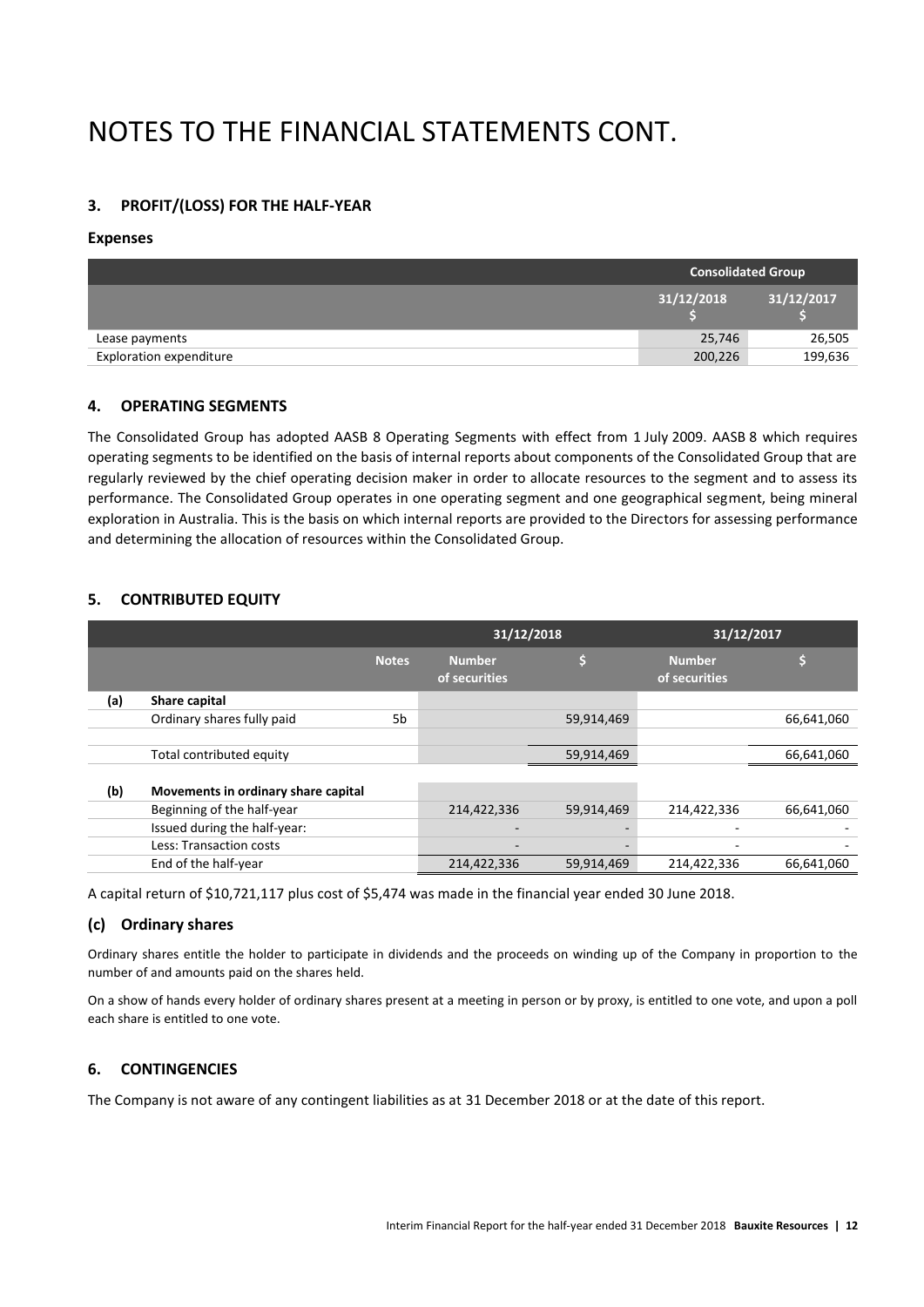# NOTES TO THE FINANCIAL STATEMENTS

### **7. EVENTS OCCURRING AFTER THE BALANCE SHEET DATE**

Since the 31 December 2018 the following key events have occurred.

- On the 21 January 2019 consultants were issued 2,000,000 Performance Rights, pursuant to the Performance Rights Plan as approved by shareholders at the AGM on the 10 November 2017.
- On the 18 January 2019 and further on the 21 January 2019 an update was provided on the Silica Sand Term Sheet for operating a DSO Export Venture.

No other events have arisen since 31 December 2018 which has significantly affected, or may significantly affect the operations of the Group, the result of those operations, or the state of affairs of the Group in subsequent financial years.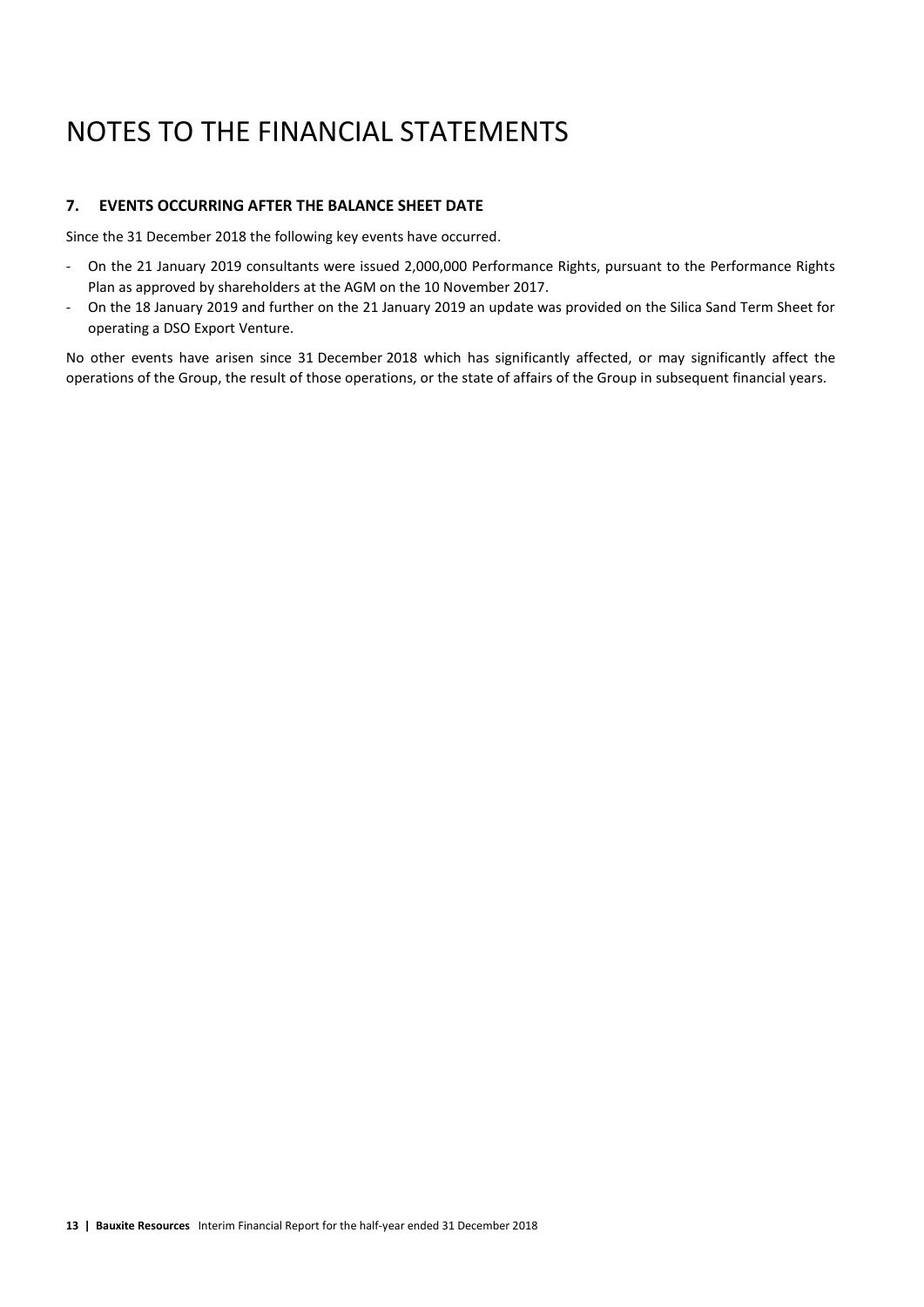# **DIRECTORS' DECLARATION**

In the opinions of the directors' of Bauxite Resources Limited (the "Company"):

- 1. the financial statements and notes as set on pages 7 to 13, are in accordance with the Corporations Act 2001, including:
	- a. complying with Accounting Standard AASB 134: Interim Financial Reporting; and
	- b. giving a true and fair view of the Company's and the consolidated entity's financial position as at 31 December 2018 and of their performance for the half-year ended on that date;
- 2. In the directors' opinion there are reasonable grounds to believe that the company will be able to pay its debts as and when they become due and payable.

This declaration is made in accordance with a resolution of the Board of Directors.

M

**Robert Nash Chairman** Perth, 8 March 2019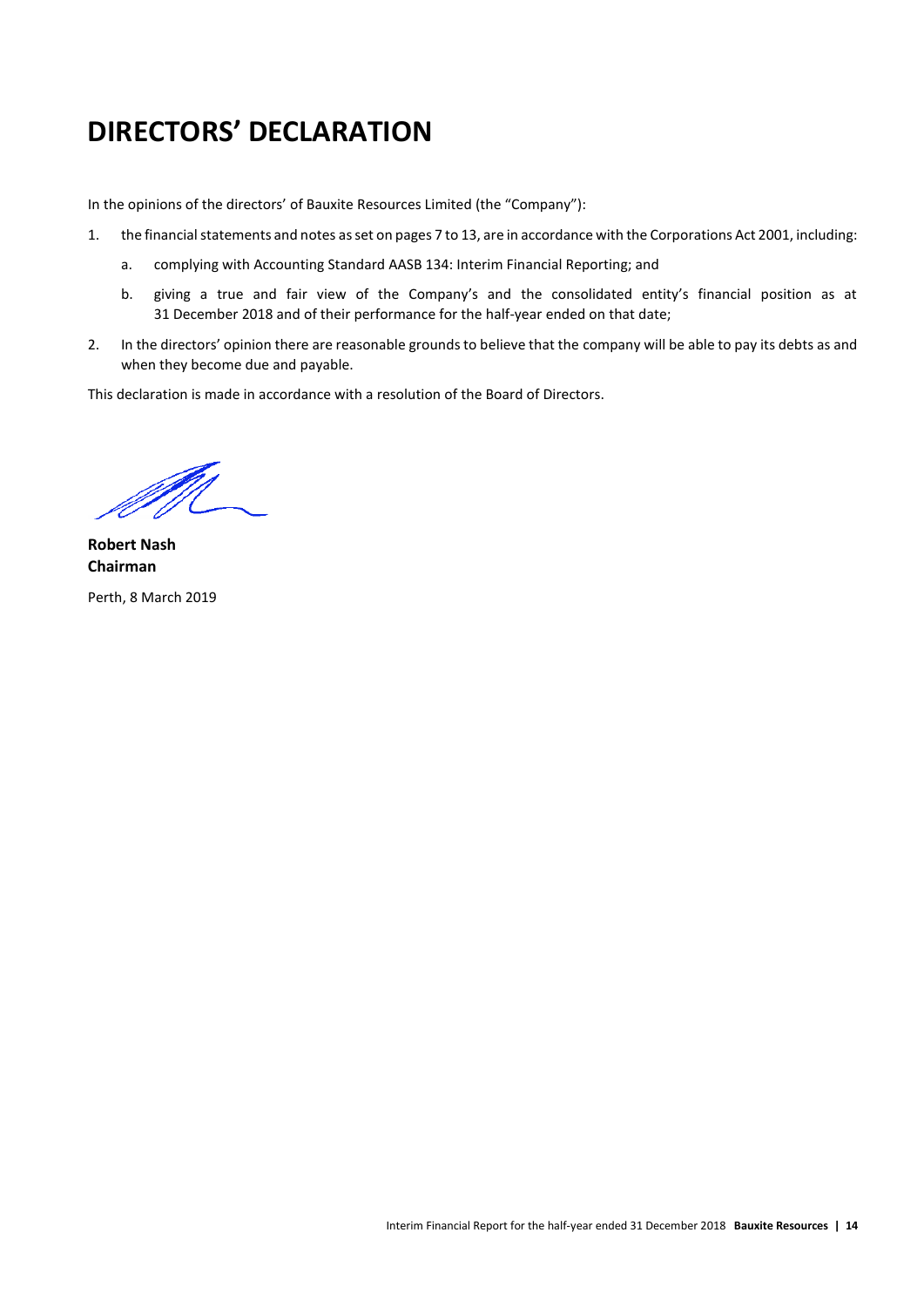# **INDEPENDENT AUDITOR'S REPORT**



Level 15, Exchange Tower, 2 The Esplanade, Perth, WA 6000 PO Box 5785, St Georges Terrace, WA 6831

> T +61 (0)8 9225 5355 F +61 (0)8 9225 6181

www.moorestephens.com.au

### INDEPENDENT AUDITOR'S REVIEW REPORT TO THE MEMBERS OF BAUXITE RESOURCES LIMITED AND ITS CONTROLLED ENTITIES

# Report on the Half-Year Financial Report

# **Conclusion**

We have reviewed the accompanying half-year financial report of Bauxite Resources Limited (the company and its controlled entities) (the "Group"), which comprises the condensed consolidated statement of financial position as at 31 December 2018, the condensed consolidated statement of profit or loss and other comprehensive income, condensed consolidated statement of changes in equity, the condensed consolidated statement of cash flows for the half-year ended on that date, notes comprising a summary of significant accounting policies and other explanatory information and the directors' declaration.

Based on our review, which is not an audit, we have not become aware of any matter that makes us believe that the half-year financial report of the Group is not in accordance with the *Corporations Act 2001*, including:

- a. giving a true and fair view of the Group's financial position as at 31 December 2018 and of its performance for the half-year ended on that date; and
- b. complying with Accounting Standard AASB 134: *Interim Financial Reporting* and the *Corporations Regulations 2001*.

### Directors' Responsibility for the Half-Year Financial Report

The directors of the Group are responsible for the preparation of the half-year financial report that gives a true and fair view in accordance with Australian Accounting Standards (including Australian Accounting Interpretations) and the *Corporations Act 2001* and for such internal control as the directors determine is necessary to enable the preparation of the half-year financial report that is free from material misstatement, whether due to fraud or error.

### Auditor's Responsibility

Our responsibility is to express a conclusion on the half-year financial report based on our review. We conducted our review in accordance with Auditing Standards on Review Engagements ASRE 2410: *Review of Interim and Other Financial Reports Performed by the Independent Auditor of the Entity*, in order to state whether, on the basis of the procedures described, we have become aware of any matter that makes us believe that the half-year financial report is not in accordance with the *Corporations Act 2001* including:

- a. giving a true and fair view of the Group's financial position as at 31 December 2018 and its performance for the half-year ended on that date; and
- b. complying with Accounting Standard AASB 134: *Interim Financial Reporting* and the *Corporations Regulations 2001*.

**15 | Bauxite Resources** Interim Financial Report for the half-year ended 31 December 2018